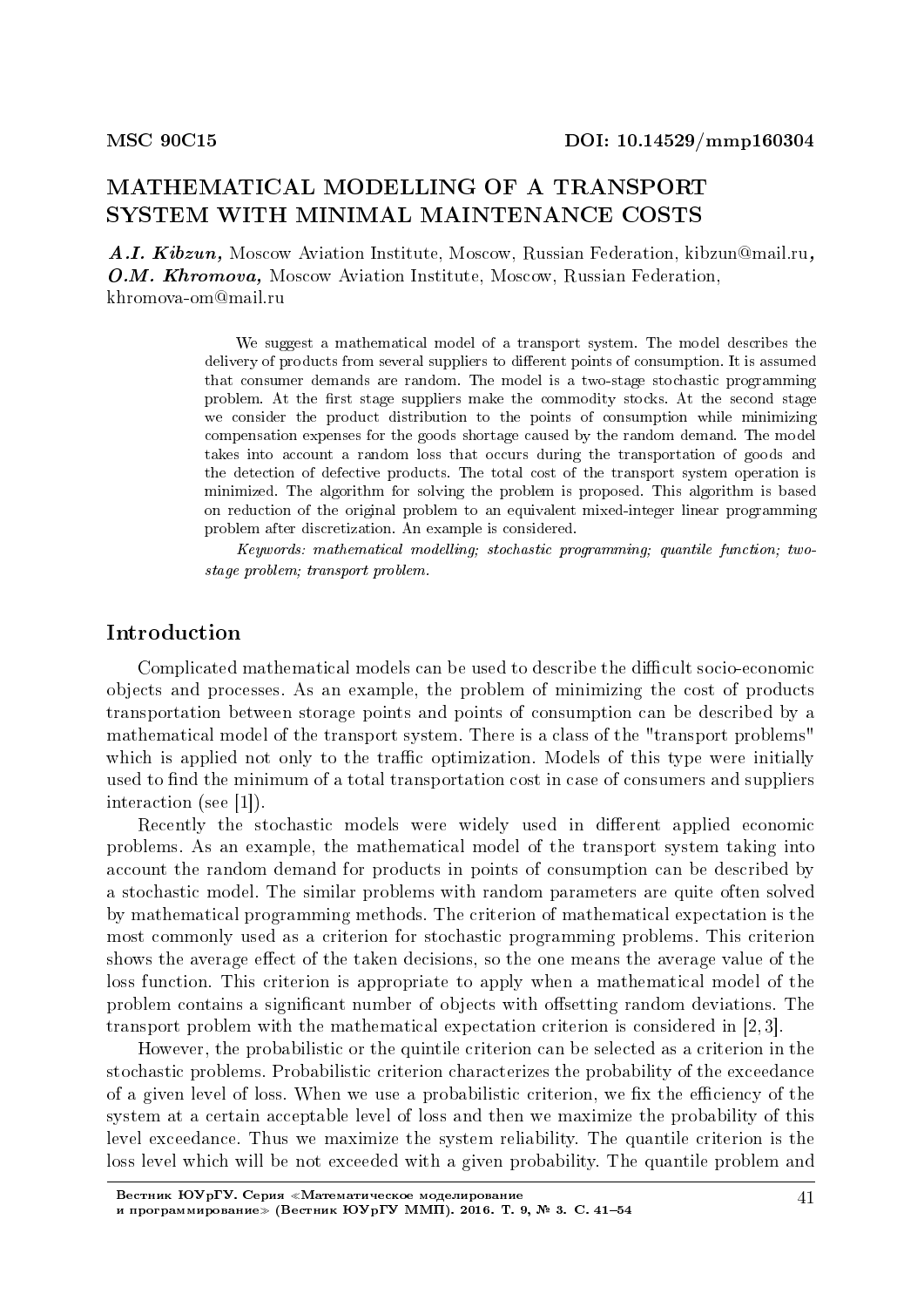the probability problem are reversed. So in the quintile problem we limit the reliability of the system at a certain acceptable level and optimize the effectiveness of the strategy. Features quantile and probability criteria are studied in detail in book [4].

The transport problem with the stochastic mathematical model can be regarded as a one-stage or in multistage form. In the one-stage stochastic programming problems the decision is made once and does not depend on dynamic and sequence of incoming information flow about the realization of the system's random parameters. This decision can not be corrected after receiving information about the realization of the random factors. The traditional transport problem with the one-stage planning structure is given in [2].

The multistage problem takes into account information of dynamics of the system decision and the one allows to correct the initial decision on the next stage. The multistage structure of the transport problem can be arisen by the random nature of the system characteristics that determine the state of the system at each time point as well as the lack of information about future realizations of random model parameters. In this case, at the first stage a preliminary plan is developed, i.e. a preliminary problem decision is chosen. This decision will be corrected in the following stages of the problem, taking into account the incoming information about the behavior of the system according to the decision implementation. Example of the two-stage transport problem with the quantile function can be found in [5].

This paper discusses the two-stage optimization transport problem with quantile criterion and with bilinear loss function. It is assumed that the consumer demands are random and have the uniform distribution, which is the least favorable for the decision maker [4]. We reduce the original problem to an equivalent mixed integer linear programming problem, using the condential method described in [4] and the results obtained in [6,7], based on the results of [8,9]. The optimization of the transport system for different brands of hair dryers delivery on each of the suppliers to consumers are considered as an example.

# 1. A Formulation of the Problem

Suppose that there are several suppliers, each of which offers the same type of products at a specified cost. Let all providers included in a single company cooperate with a fixed number of consumers. Each consumer is interested in purchasing products from multiple suppliers. This is due to the different cost of suppliers production and the wish of the diverse range of products for each consumer. In the present paper the consumers are supposed to be small commercial organizations, individual entrepreneurs, micro business, so they carry out their purchases to the end-users after receiving the products from the suppliers.

Consider the problem from the suppliers point of view. During the certain period of time (e.g., 1 month) providers need to implement their existing products while meeting consumer demand. The demand for products is a random variable with a known distribution function. Sometimes the consumer demand is not satisfied. It can take place in cases of the lack of the suppliers goods, and loss of the product quality during transportation or detection of an internal defect of the goods. After that the suppliers have to deliver the missing goods to consumers. At the same time the providers pay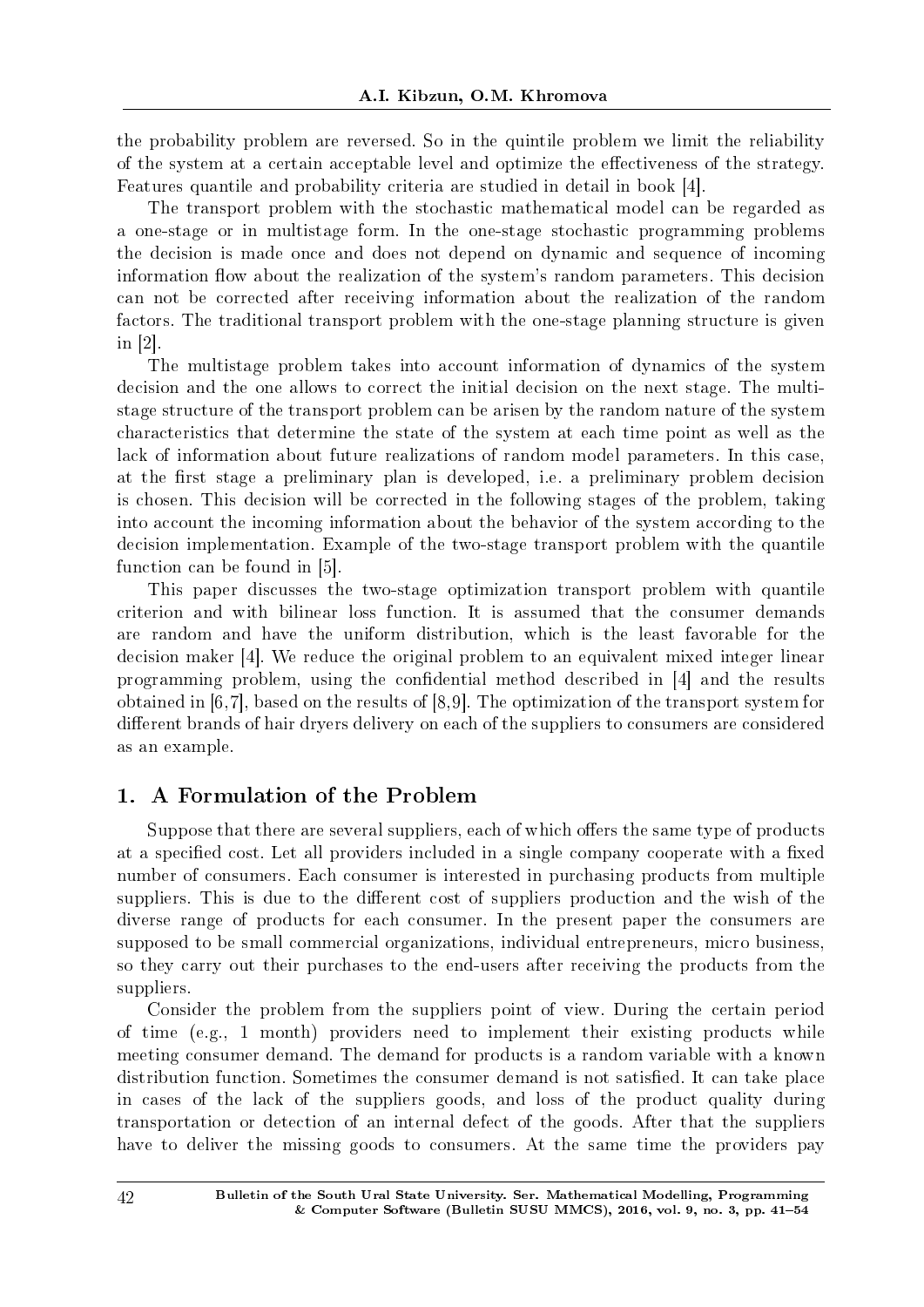additional purchases and the subsequent product transportation at a higher cost due to the urgency of execution. Consumers receive their goods on the initial ordered cost, but in a different date. The loss that arises during the period of work is the criterion for the efficiency of the suppliers work.

Operation of the system in each given period of time can be described as a two-stage problem. On the first stage the suppliers form a preliminary supply plan based on the known value of the costs of suppliers for the acquisition, storage and delivery of products. The delivery includes the costs of gasoline, based on the calculation of transport distance, pay a rent and transporter vehicle work. On the second stage, the random consumer demand arising after the implementation of the initial plan providers are satisfied. The unsatisfied demand is compensated by the urgent procurement and delivery of goods to the consumer using a more higher cost for the supplier.

Suppose that the interaction of *I* suppliers and *J* consumers is considered in the transport system. The costs of the products delivery from all providers to the *j*-th consumer,  $j = \overline{1, J}$ , can be described as a vector  $c_{0j}$  of size *I*.

The costs of the suppliers are dependent on the external factors affecting on the purchase price of the product and the costs associated with transportation. This random external influence can be taken into account in the preliminary plan of supplies in the form of a random vector  $Z_j \in \mathbb{R}^I$ ,  $Z_j \triangleq \text{col}(Z_{j1}, ..., Z_{jI})$ . This vector is characterized by a random addition to the cost of the supplier, which can occur in the case of the initial purchase cost of the goods changes, transportation products price increases. We assume that  $Z_j = \max\{-c_{0j}, Z_j\}$ , where  $Z_j \sim \mathcal{N}(m_j, K_j)$ ,  $j = 1, J$ , because of the addition to the random value may deviate from its average value in large and in the smaller side with an equal probability, but can not be less than *−c*0*<sup>j</sup>* .

Let the random values  $Z_{ji}$  be independent,  $Z \stackrel{\Delta}{=} \text{col}(Z_1, ..., Z_J), i = \overline{1, I}, j = \overline{1, J}.$ 

Let the vector  $u_j \triangleq col(u_{j1},...,u_{jI}),$   $j = \overline{1, J}$ , characterize the number of goods delivered to the *j*-th consumer from all suppliers,  $u \triangleq \text{col}(u_1, ..., u_J)$ . This vector is based on the planned value  $u_{ji}$ ,  $j = \overline{1, J}$ ,  $i = \overline{1, I}$ , of products for the *j*-th customer from the *i*-th supplier. Assume that the total stock of the products for the *j*-th customer is limited, that is  $u \in U$ , where

$$
U \stackrel{\Delta}{=} \{u \in \mathbb{R}^{J \cdot I} : u_{ji} \ge 0, \sum_{i=1}^{I} u_{ji} \le d_j, \sum_{j=1}^{J} u_{ji} \le h_i\},\
$$

the value  $d_j$ ,  $j = 1, J$ , characterizes the limited purchasing power of the *j*-th customer, the value  $h_i$ ,  $i = 1, I$ , is a limited stock in warehouses of the *i*-th supplier. Note that the set *U* is a compact set.

According to the designations introduced above the loss function of the suppliers on the first stage can be formulated in the form:

$$
\Phi_1(u, Z) = \sum_{j=1}^J (c_{0j}^T + Z_j^T) u_j.
$$
\n(1)

Suppose that the suppliers can know about the real demand of the consumers for their products in this period of time on the second stage.There are three cases of the demand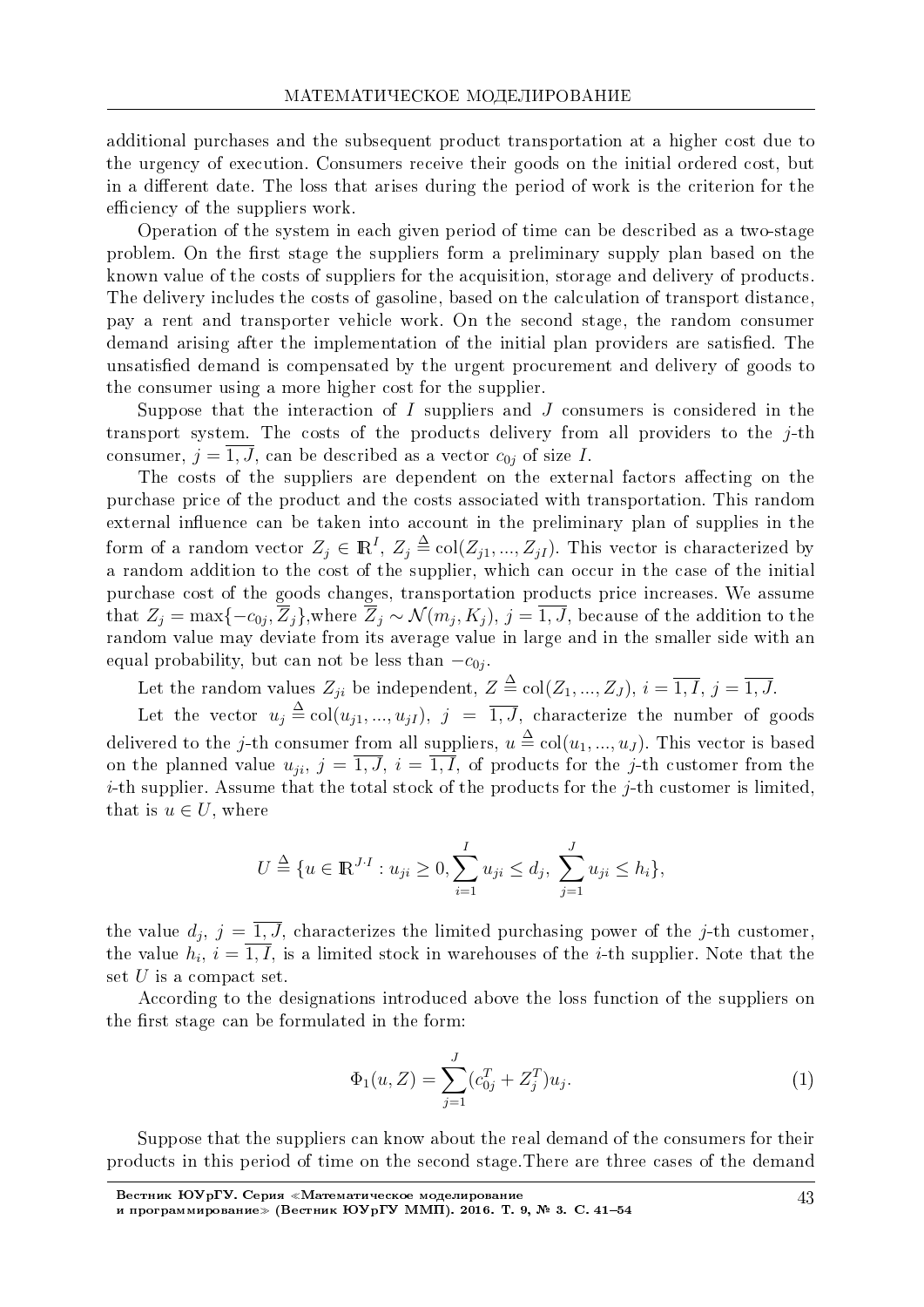realization. First, when the consumer demand coincided with the expected demand; second, when the consumer demand is lower than the expected value, and the third, when consumer demand significantly exceeds the planned value of deliveries. In the first case any additional actions from the suppliers are not required since the preliminary plan was made correctly. In the second case the suppliers need to store the rest of the product. In the third case suppliers need to compensate the lack of production to meet the demand of customers urgently. The third case is also a result of non accurate products transportation, damage of the product during transportation or a hidden defect, which can be established only after the receipt of the product by consumers.

Introduce the vector  $y_j \triangleq col(y_{j1},...,y_{jI}), y_j \geq 0, j = \overline{1, J}, y \triangleq col(y_1,...,y_J),$  to describe the strategy of the suppliers on the second stage. This vector characterizes the additional supply of goods to meet the consumer's demand. Let  $c_{1j}$  be a deterministic vector of size *I* corresponding to the cost of emergency missing product delivery to the *j*-th consumer from all *I* suppliers. Then the loss function for the second stage

$$
\Phi_2(y) = \sum_{j=1}^J c_{1j}^T y_j.
$$
\n(2)

Let the random vector  $X = col(X_1, ..., X_J)$  be a continuous random vector characterizing the occasional demand for products of all suppliers, where *X<sup>j</sup>* characterizes the random demand of the *j*-th consumer for the products of all suppliers,  $j = \overline{1, J}$ . The demand for the products can be measured in kilo, pieces, product batches, etc. It can be assumed that the demand has the unimodal property. There are various versions of the demand distribution law in the mathematical works. For example, the demand has the normal distribution in [10], and the uniform distribution in [11]. In case of the unimodal distribution the uniform distribution is the worst distribution for the decision maker (see [4]). In terms of real interaction between suppliers and consumers it is advisable to consider the worst-case of the demand realization to the formation of the preliminary supply plan. In that case the supplier will not incur signicant loss associated with the unsatisfied demand. Therefore, assume that the demand is stable and limited by the following inequality:  $0 \le a_j \le X_j \le b_j$ ,  $j = 1, J$ , i.e.,  $X_j \sim \mathcal{R}(a_j; b_j)$ . We also assume that the demands  $X_j$ ,  $j = 1, J$ , of different consumers are independent.

The second stage takes into account the preliminary plan from the first stage and the information about the share of damaged during the transportation of products or products with a hidden defect. This information can be considered as a random vector  $W_j \stackrel{\Delta}{=} \text{col}(W_{j1},...,W_{jI}),$   $j = \overline{1, J}$ . Let  $W \stackrel{\Delta}{=} \text{col}(W_1,...,W_J)$ . The total number of the defective products is characterized by  $W_{ji} = \min\{1, W_{ji}\}$ , where  $W_{ji} \sim \mathcal{E}(\lambda_{ji})$ ,  $j = 1, J$ ,  $i = \overline{1, I}$ , is the share of the identified defective products,  $1/\lambda_{ji}$  is the average percentage of defective products. Assume that all the *Wji* are independent. Select the exponential distribution for the possible damage during product transportation according to the rare expected cases of damaged products or the products with a hidden defect.

We require that the demand on the second stage is satisfied:

$$
(e_0^T - W_j^T)u_j + e_0^T y_j \ge X_j, j = \overline{1, J},
$$
\n(3)

where  $e_0 \triangleq \text{col}(1, ..., 1), e_0 \in \mathbb{R}^I$ .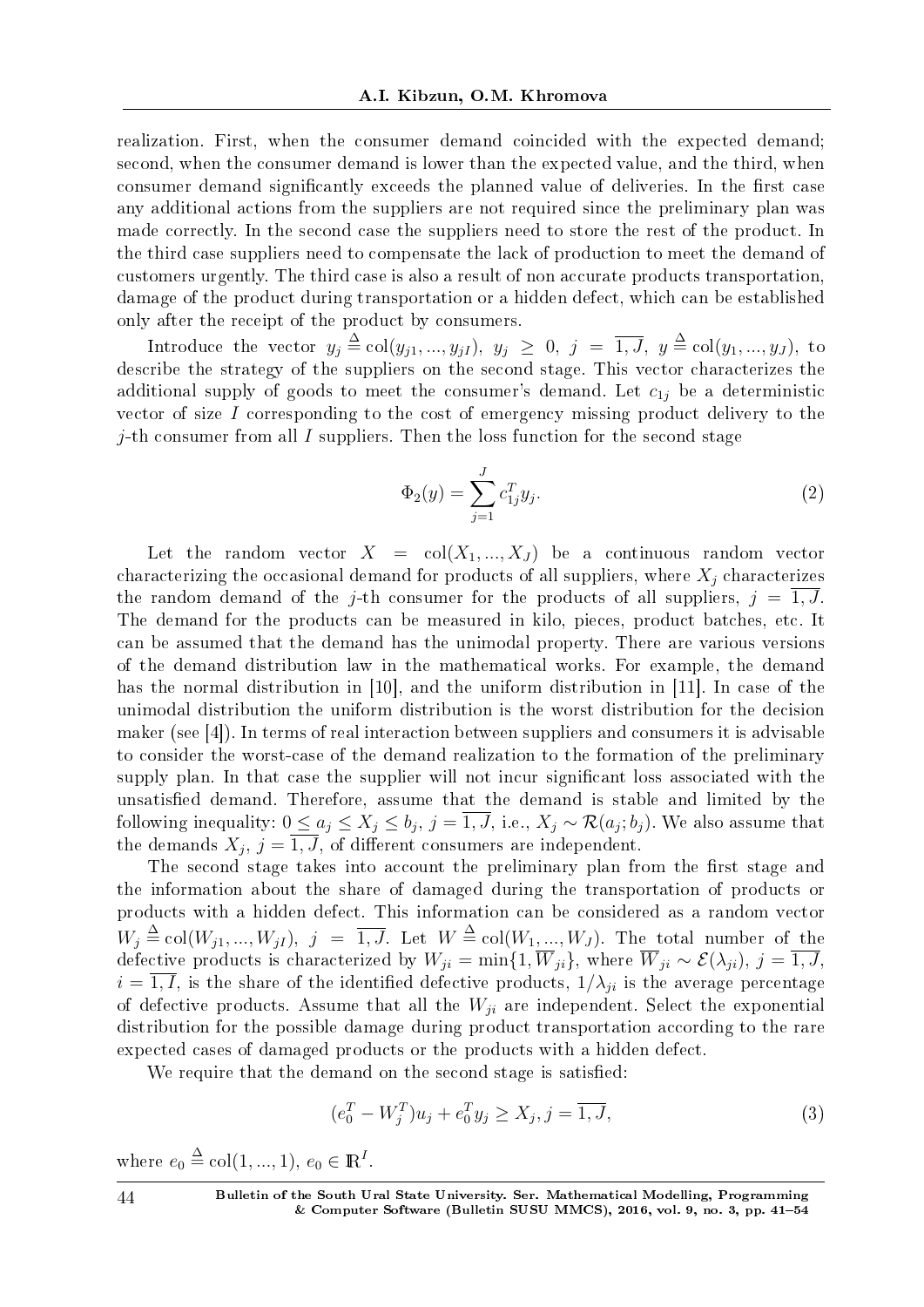Let  $\mathcal{Y}(u, X, W)$  be the set of feasible strategies of the second stage with constraints (3) and  $y_i \geq 0$ .

Using the results introduced above we write the optimization model of the transport system in terms of suppliers. The total value of suppliers costs on the first and second stages of the problem is equal to

$$
\Phi(u, Z, X, W) \stackrel{\Delta}{=} \sum_{j=1}^{J} (c_{0j}^T + Z_j^T) u_j + \inf_{y \in \mathcal{Y}(u, X, W)} \sum_{j=1}^{J} c_{1j}^T y_j,
$$
\n(4)

where

$$
\mathcal{Y}(u, X, W) \stackrel{\Delta}{=} \{ y \in \mathbb{R}^{J \cdot I} : (e_0^T - W_j^T)u_j + e_0^T y_j \ge X_j, y_j \ge 0, j = \overline{1, J} \},\tag{5}
$$

 $\Phi(u, Z, X, W)$  is the loss function of the suppliers which depends on the first stage strategy *u* and the optimal strategy *y* of the second stage. We consider the problem from the suppliers point of view so it is logical to minimize the total loss of the suppliers. That is why we minimize the loss function on the second stage.

The general form of the similar loss function is considered in [6,7]. In order to show the similarity of the present problem and the problems from [6, 7] we introduce the following notation. Suppose that  $c_0 \triangleq \text{col}(c_{01}, ..., c_{0J}), c_1 \triangleq \text{col}(c_{11}, ..., c_{1J}),$ 

$$
B \stackrel{\Delta}{=} \left( \begin{array}{cccc} e_0^T & 0 & \dots & 0 \\ 0 & e_0^T & \dots & 0 \\ \dots & \dots & \dots & \dots \\ 0 & 0 & \dots & e_0^T \end{array} \right). \tag{6}
$$

Then loss function (4) can be written as

$$
\Phi(u, Z, X, W) = (c_0^T + Z^T)u + \inf_{y \in \mathcal{Y}(u, X, W)} c_1^T y,
$$
\n(7)

with the constraints for the second stage

$$
\mathcal{Y}(u, X, W) \stackrel{\Delta}{=} \{y : Au - C(W)u + By \ge X, y \ge 0\},\tag{8}
$$

where  $A = B$ .

$$
C(W) \stackrel{\Delta}{=} \left( \begin{array}{cccc} W_1^T & 0 & \dots & 0 \\ 0 & W_2^T & \dots & 0 \\ \dots & \dots & \dots & \dots \\ 0 & 0 & \dots & W_J^T \end{array} \right).
$$

Consider the probability function

$$
P_{\varphi}(u) \stackrel{\Delta}{=} \mathcal{P}\{\Phi(u, Z, X, W) \le \varphi\},\tag{9}
$$

which characterizes the probability of such an event, when the total loss will not exceed a given level *φ*.

Consider the quantile function

$$
\varphi_{\alpha}(u) \stackrel{\Delta}{=} \min_{\varphi} \{ \varphi : P_{\varphi}(u) \ge \alpha \}, \ \alpha \in (0,1),
$$

Вестник ЮУрГУ. Серия «Математическое моделирование и программирование≫ (Вестник ЮУрГУ ММП). 2016. Т. 9, № 3. C. 41–54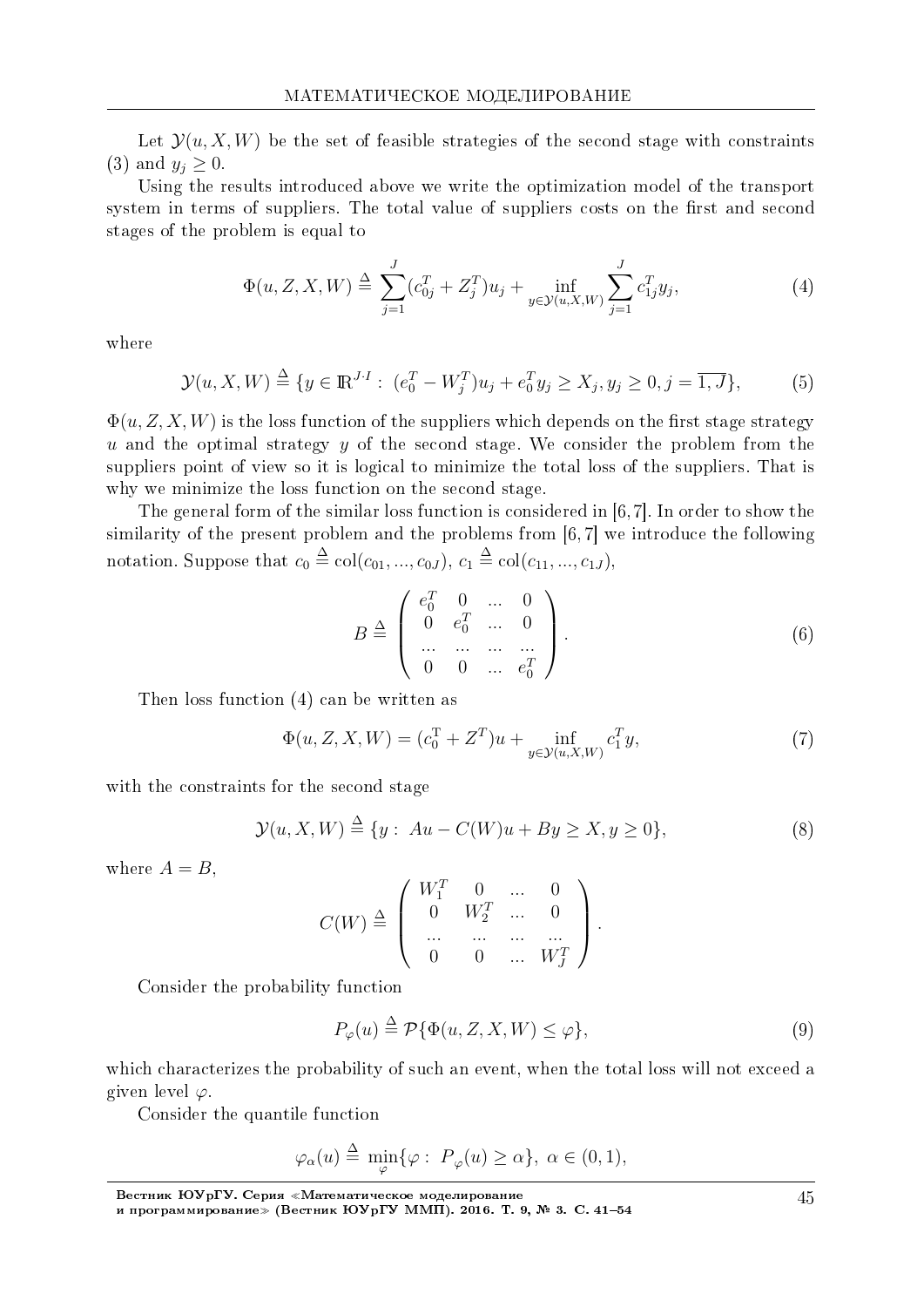which characterizes the level  $\varphi$  of loss, which will be not exceeded with the probability  $\alpha$ .

The strategy optimization problem at the first stage is as follows

$$
u_{\alpha} = \arg\min_{u \in U} \varphi_{\alpha}(u), \ \varphi_{\alpha} = \min_{u \in U} \varphi_{\alpha}(u), \ \alpha \in (0, 1). \tag{10}
$$

Thus, the formulated problem is the same in structure with the problem in [6, 7]. Therefore, we can use the problem solving technique, set out in [6, 7].

## 2. Reduction to a Mixed Integer Programming Problem

According to the confidence method (see  $[4]$ ), problem  $(10)$  is equivalent to the following minimax problem

$$
\varphi_{\alpha} = \min_{u \in U} [\min_{E \in \mathcal{E}_{\alpha}} \psi(E, u)], \tag{11}
$$

$$
\psi(E, u) \stackrel{\Delta}{=} \sum_{j=1}^{J} c_{0j}^{T} u_j + \sup_{\overline{x} \in E} \overline{\Phi}(u, \overline{x}), \tag{12}
$$

where  $\bar{x} \triangleq \text{col}(z, x, w)$ , *E* is a confidence set with probability measure  $\alpha$  from  $\mathbb{R}^{J+2I \cdot J}$ ,

$$
\overline{\Phi}(u,\overline{x}) \triangleq \sum_{j=1}^{J} z_j^T u_j + \min_{y \in \mathcal{Y}(u,x,w)} \sum_{j=1}^{J} c_{1j}^T y_j,
$$
\n(13)

 $\mathcal{E}_{\alpha}$  is the family of sets with the measure  $\alpha$ ,  $\mathcal{E}_{\alpha} \triangleq \{E : \mathcal{P}(E) \geq \alpha\}$ , vectors  $z, x, w$  are realizations of the random vectors *Z, X, W*.

Since the set *U* of feasible strategies is compact and loss function (4) is continuous, the loss function for the second stage is lower semi-continuous (see [12]). According to Theorem 2.2 [4] the minimum in problem (10) is reached. Therefore, the search of the exact lower bound for problem (4) can be replaced by the search of the minimum of function (11).

Here, the equivalence has the following sense (see [6]).

**Definition 1.** We will say that two optimization problems are equivalent, if the following conditions hold:

 $(i)$  either both the problems have some feasible solutions (with finite values of objective functions) or both the problems have no feasible solutions;

(ii) if these problems have some feasible solutions, then optimal values (finite or  $infinite$ ) of both the objective functions coincide;

 $(iii)$  if the optimal values of both the objective functions are finite, then either these values are attained or they are not attained;

(iv) if the optimal values are attained, then every optimal solution of one problem can be reconstructed by using some algorithm into an optimal solution of the other problem;

 $(v)$  if the optimal values of both the objective functions are finite but they are not attained, then every optimizing sequence for one problem can be reconstructed by using some algorithm into an optimizing sequence for the other problem.

Consider a set  $E \in \mathcal{E}_{\alpha}$  and the minimax problem

$$
\psi_E = \min_{u \in U} \psi(E, u), \ u^E = \arg\min_{u \in U} \psi(E, u). \tag{14}
$$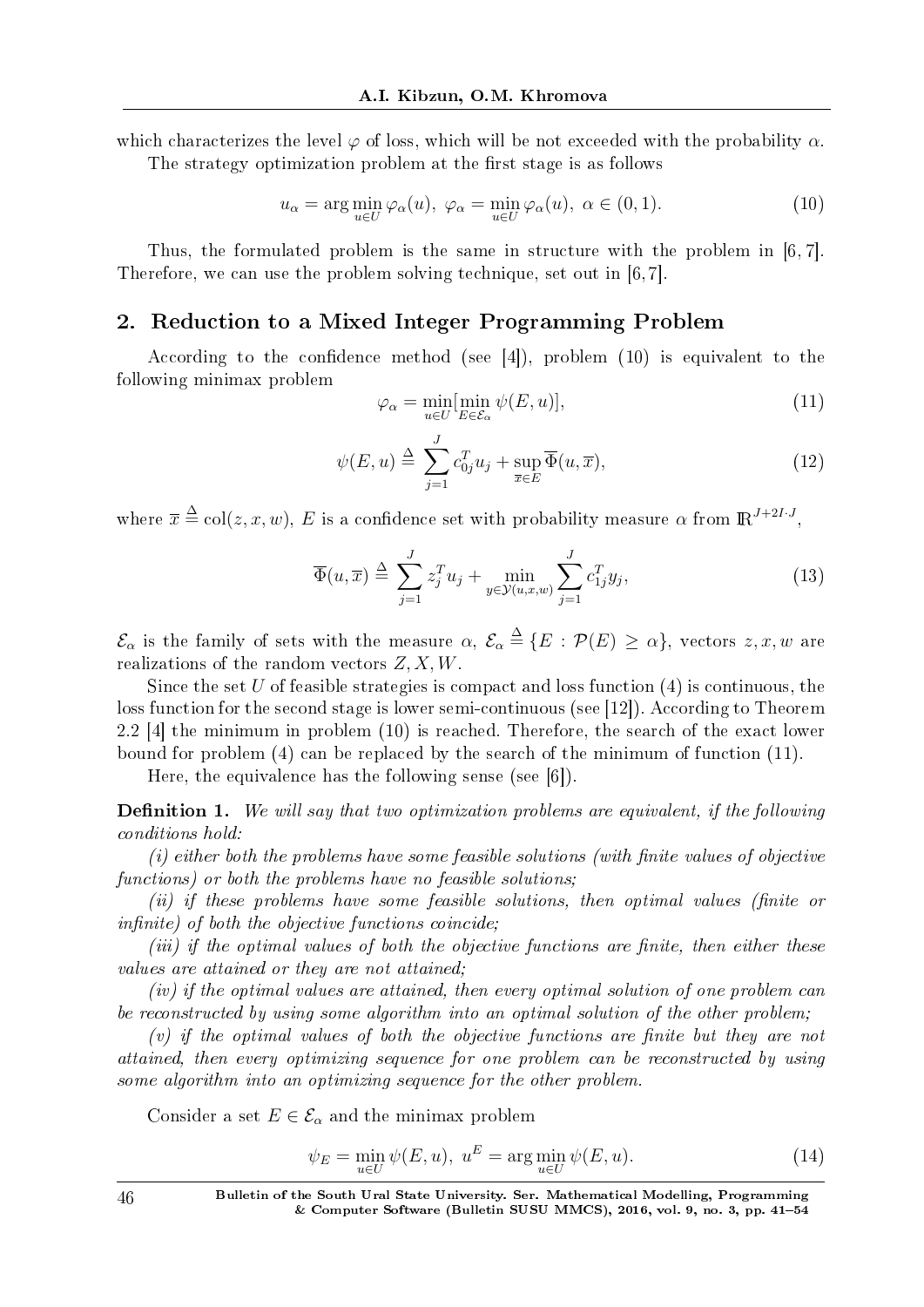According to the confidence method (see  $[4]$ ) the following inequalities

$$
\varphi_{\alpha} \leq \varphi_{\alpha}(u^{E}) \leq \psi_{E}
$$

hold, and there is an optimal set  $E_{\alpha} \in \mathcal{E}_{\alpha}$ , where  $\psi_{E_{\alpha}} = \varphi_{\alpha}$ .

Let us use dual variables  $v \in \mathbb{R}^J$ ,  $j = \overline{1, J}$ , in the problem of the second stage. According to [13] let us consider the set

$$
V \stackrel{\Delta}{=} \{ v \in \mathbb{R}^J : B^T v \le c_1, v_j \ge 0, j = \overline{1, J} \},\
$$

where *B* is a matrix of size  $J \times (J \cdot I)$  and looks like (6).

The structure of the matrix *B* determines that the set

$$
V = \{ v \in \mathbb{R}^J : 0 \le v_j \le \min_{i=\overline{1,I}} c_{1ji}, j = \overline{1,J} \}
$$

is the *J*-dimensional rectangle with vertices  $v^s$ , where  $s = \overline{1, S}$ ,  $S \stackrel{\Delta}{=} 2^J$ .

Using the theory of duality [13] we can get the equivalent dual problem for the second stage:

$$
\overline{\Phi}(u, x, w) = \max_{v \in V} \overline{a}^T(u, x, w)v,
$$
\n(15)

where

$$
\overline{\overline{\Phi}}(u,x,w) = \overline{\Phi}(u,\overline{x}) - \sum_{j=1}^{J} z_j^T u_j, \ \overline{a}(u,x,w) \stackrel{\Delta}{=} \begin{pmatrix} x_1 + w_1^T u_1 - e_0^T u_1 \\ \dots \\ x_J + w_J^T u_J - e_0^T u_J \end{pmatrix} . \tag{16}
$$

The polyhedron *V* is convex. Since the function  $\bar{a}^T(u, x, w)v$  is linear, its maximum on *V* is attained in one of the vertices of *V* :

$$
\overline{\overline{\Phi}}(u, x, w) = \max_{s=\overline{1, S}} \overline{a}^T(u, x, w)v^s,
$$

where  $S = 2<sup>J</sup>$ . Note that the elements of the vector-function  $\overline{a}(u, x, w)$  are linear in x, w and *u*, separately, i.e., the structure of the function  $\overline{a}(u, x, w)$  is bilinear.

In the same manner as in [6], let us discretize the probability measure of the random vector  $\overline{X} \triangleq \text{col}(Z, X, W)$ . Generate *R* points  $\overline{x}^r$ ,  $r = \overline{1, R}$ , in accordance with the density of the random vector  $\overline{X}$ , where  $p_r \stackrel{\Delta}{=} \mathcal{P}\{\overline{X} = \overline{x}^r\} = 1/R$ ,  $r = \overline{1, R}$ , are measures of these points.

Since the probability measure is discretized let us consider the points  $\bar{x}$ <sup>r</sup> which fall within the set E. Without loss of generality we assume that the points  $\bar{x}^r$  correspond to the first  $R_1$  points. Then maximum function  $(12)$  is equal to

$$
\psi(E, u) = \sum_{j=1}^{J} c_{0j}^{T} u_j + \max_{r=1, R_1} \left[ \sum_{j=1}^{J} u_j^{T} z_j^{r} + \max_{s=1, S} \{ \overline{a}^{T}(u, x^{r}, w^{r}) v^{s} \} \right].
$$

Thus problem (14) can be reduced to the problem

$$
\psi \to \min_{u \in U, \, \psi \in \mathbb{R}^1}
$$

Вестник ЮУрГУ. Серия «Математическое моделирование и программирование≫ (Вестник ЮУрГУ ММП). 2016. Т. 9, № 3. C. 41–54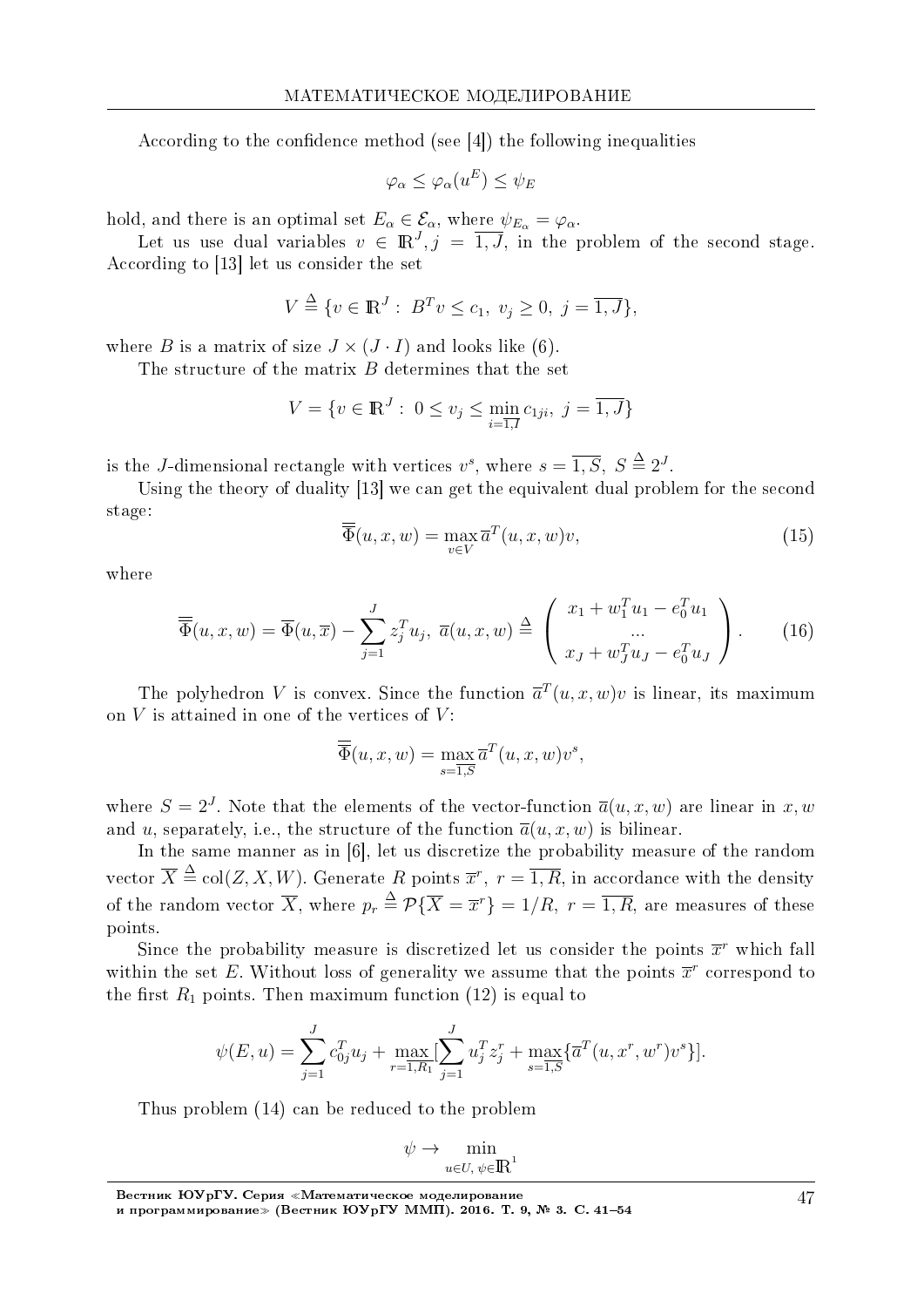with constraints

$$
\sum_{j=1}^{J} c_{0j}^{T} u_j + \sum_{j=1}^{J} u_j^{T} z_j^{r} + \overline{a}^{T} (u, x^{r}, w^{r}) v^{s} \leq \psi, r = \overline{1, R_1}, s = \overline{1, S}.
$$

Note that  $E \in \overline{\mathcal{E}}_{\alpha}$  is a confidence set, i.e.,  $\overline{\mathcal{P}}(E) \geq \alpha$ , where  $\overline{\mathcal{P}}$  is the discrete measure,  $\overline{\mathcal{E}}_{\alpha}$  is the family of sets with the discrete probability measure  $\alpha$ , which is not less than  $\alpha$ . Let us find an optimal confidence set  $E_\alpha$ . For this purpose we introduce Boolean variables which characterize the membership of points  $\bar{x}^r$  to the confidence set *E*:

$$
\delta_r \stackrel{\Delta}{=} \begin{cases} 1, & \text{if } \overline{x}^r \in E, \\ 0, & \text{otherwise.} \end{cases}
$$

Then a set of variables  $\delta_r$  from the set  $E \in \overline{\mathcal{E}}_{\alpha}$  must satisfy the condition

$$
\sum_{r=1}^{R} p_r \delta_r = \frac{1}{R} \sum_{r=1}^{R} \delta_r \ge \alpha.
$$

Suppose that we know a value  $\gamma$  >  $-\infty$  which is a lower bound of the following function

$$
\gamma \le \sum_{j=1}^{J} u_j^T z_j^r + \overline{a}^T(u, x^r, w^r) v^s, \ r = \overline{1, R}, \ s = \overline{1, S}, \ u \in U.
$$

Then taking into account the confidence method [4] we can get the following problem

$$
\hat{\varphi}_{\alpha} = \min_{u \in U} \min_{E \in \overline{\mathcal{E}}_{\alpha}} \psi(E, u) = \min_{u \in U} \hat{\varphi}_{\alpha}(u), \tag{17}
$$

where  $\hat{\varphi}_{\alpha}$  is an estimation of  $\varphi_{\alpha}$  for the discretized measure. So, we have the problem

$$
\psi_{\alpha} = \arg \min_{\psi \in \mathbb{R}^1} [\min_{u \in U, \delta_1, \dots, \delta_R \in \{0, 1\}} \psi] \tag{18}
$$

with constraints

$$
\sum_{j=1}^{J} c_{0j}^{T} u_j + \gamma + \delta_r \left[ \sum_{j=1}^{J} u_j^{T} z_j^{r} + \overline{a}^{T} (u, x^r, w^r) v^s - \gamma \right] \leq \psi, \ r = \overline{1, R}, \ s = \overline{1, S}, \tag{19}
$$

$$
\frac{1}{R} \sum_{r=1}^{R} \delta_r \ge \alpha, \ r = \overline{1, R}.
$$
\n(20)

This problem is the mixed integer linear programming problem which is the linear programming problem for a fixed set  $\{\delta_r\}_{r=1}^R$ , where condition (20) is satisfied.

Finally, we can formulate the following statement based on statements of  $[6-9]$  and Definition 1.

Theorem 1. Quantile optimization problem (17) is equivalent to mixed integer programming problem (18) and  $\psi_{\alpha} = \hat{\varphi}_{\alpha}$ .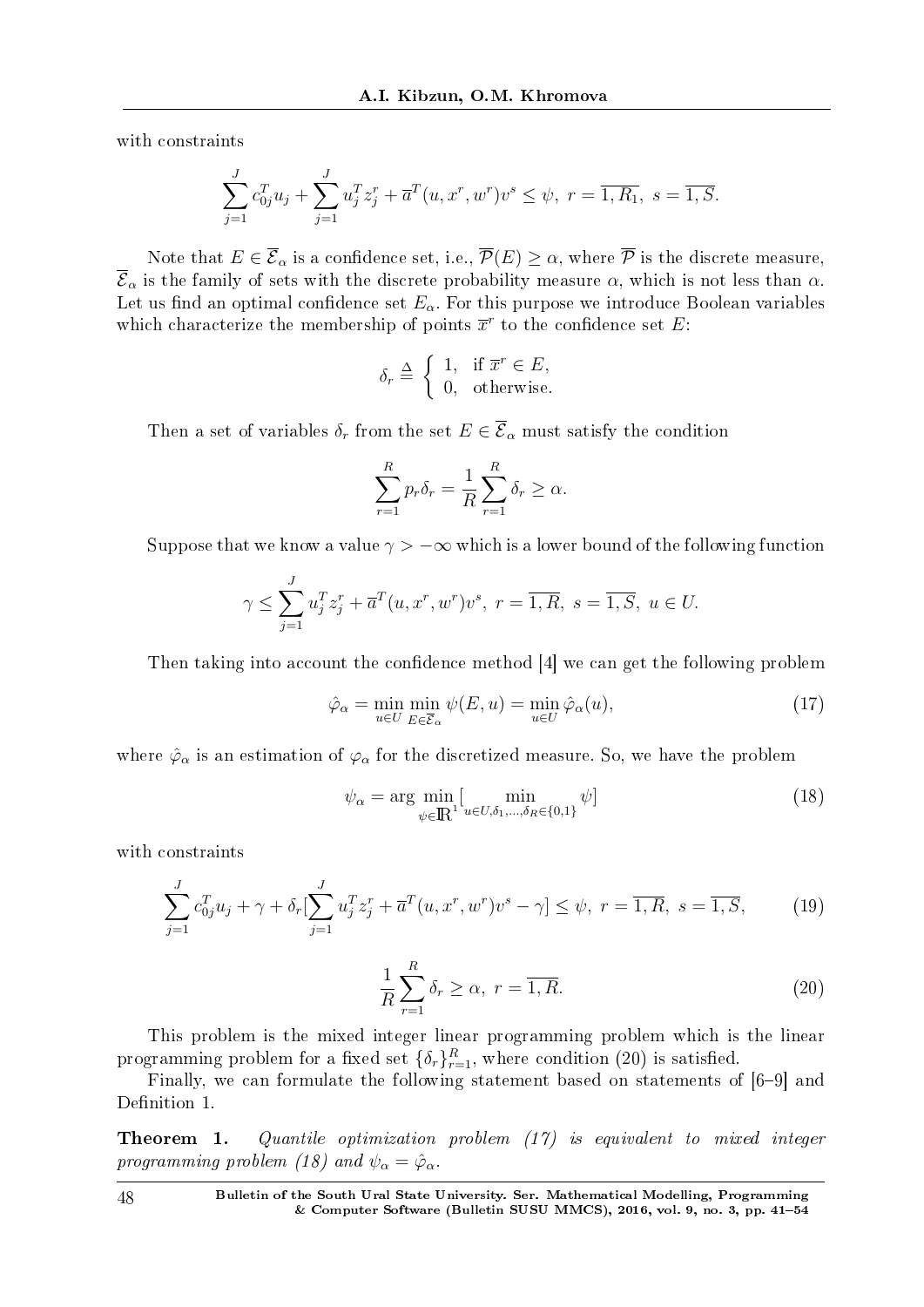Let us simplify the set of constraints  $(19)$  excluding the search of the vertices  $v^s$ ,  $s = \overline{1, S}$ . For this purpose we use the structure of constraints (5) and another way of obtaining the function  $\overline{\overline{\Phi}}(u, x, w)$ . According to (13), (15), (16) we can get

$$
\overline{\overline{\Phi}}(u,x,w) = \min_{y \in \mathcal{Y}(u,x,w)} \sum_{j=1}^{J} c_{1j}^T y_j.
$$
\n(21)

Let us introduce the following notation

$$
i_j^* = \arg \min_{1 \le i \le I} c_{1ji}, \ y_j^* = \text{col}(y_{j1}^*, ..., y_{jI}^*), \ j = \overline{1, J},
$$

where

$$
y_{ji}^{*} \triangleq \begin{cases} \max\{x_j^r + u_j^T w_j^r - e_0^T u_j, 0\}, & \text{if } i = i_j^*,\\ 0, & \text{otherwise.} \end{cases}
$$
 (22)

According to constraint (5) the minimum of function (21) is attained at points  $y_{ii} =$  $y_{ji}^*,\ j=\overline{1,J},\ i=\overline{1,I}.$  Therefore, constraints (19) have the following form

$$
\sum_{j=1}^{J} c_{0j}^{T} u_j + \gamma + \delta_r \left[ \sum_{j=1}^{J} u_j^{T} z_j^{r} + \sum_{j=1}^{J} c_{1ji_j^{*}}^{T} y_{ji_j^{*}}^{*} - \gamma \right] \leq \psi, \ r = \overline{1, R}, \tag{23}
$$

since all the other terms in the sum  $\sum_{j=1}^{J} c_{1j}^T y_j^*$  are equal to zero.

Let us introduce vector  $\beta \triangleq col(\beta_1, ..., \beta_J)$  which contains additional optimization variables such that

$$
\beta_j \ge \max\{x_j^r + u_j w_j^r - e_0^T u_j, 0\}, \ j = \overline{1, J}.
$$

Then constraints (19), (20) of problem (18) can be written as

$$
\sum_{j=1}^{J} c_{0j}^{T} u_j + \gamma + \delta_r \left[ \sum_{j=1}^{J} u_j^{T} z_j^{r} + \sum_{j=1}^{J} c_{1ji_j^{*}}^{T} \beta_j - \gamma \right] \leq \psi, \ r = \overline{1, R}, \tag{24}
$$

$$
x_j^r + w_j^{rT} u_j - e_0^T u_j \le \beta_j, \ \beta_j \ge 0,
$$
\n(25)

$$
\frac{1}{R} \sum_{r=1}^{R} \delta_r \ge \alpha, \ r = \overline{1, R}.
$$
\n(26)

Finally, we obtain a mixed integer linear programming problem whose constraints have linear properties separately for random factors and strategies at the first stage. But the number of constraints is decreased from  $2^J$  to *J*. Now we have to sort *J* new variables  $\beta_j$ ,  $j = 1, J$ , instead of all vertices of the *J*-dimensional rectangle *V*.

### 3. An Example

Consider the problem of different brands of hairdryers delivery from each supplier to consumers. Assume that the amount *I* of suppliers is 10 and the amount *J* of consumers is 10.

We make a table with the components  $c_{0ji}$  to describe the unit cost of products from each supplier to all consumers in rubles. The components  $c_{0ji}$  determined by analyzed

Вестник ЮУрГУ. Серия «Математическое моделирование и программирование≫ (Вестник ЮУрГУ ММП). 2016. Т. 9, № 3. C. 41–54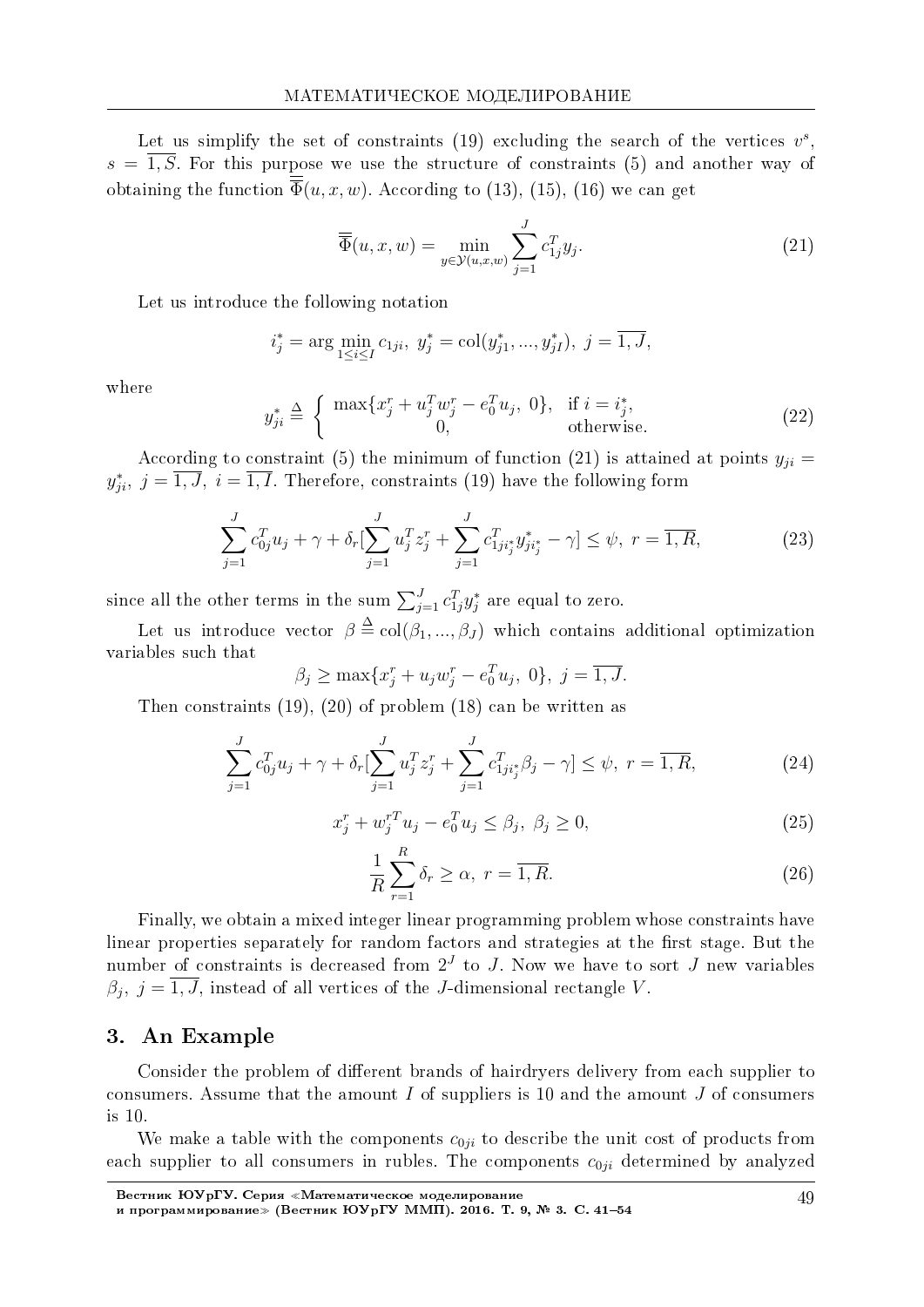information about the cost of different brands of hairdryers from the sites of electrical and household devices distributors. We also use the results of the market analysis of hairdryers and devices for hairstyling in Russia presented in the marketing research by company Discovery Research Group.

#### Table 1

| $\imath$<br>$\mathcal{I}$ |      | $\overline{2}$ | 3    | $\overline{4}$ | $\overline{5}$ | 6    | 7    | 8    | 9    | 10   |
|---------------------------|------|----------------|------|----------------|----------------|------|------|------|------|------|
|                           | 3249 | 1039           | 999  | 1599           | 1439           | 1199 | 1789 | 4289 | 1389 | 2789 |
| $\overline{2}$            | 1199 | 2199           | 2400 | 3000           | 2899           | 3199 | 2549 | 4249 | 1879 | 1500 |
| 3                         | 2199 | 2499           | 1700 | 1899           | 1449           | 2099 | 2600 | 3800 | 1999 | 1499 |
| 4                         | 3149 | 2789           | 1349 | 2999           | 1399           | 1789 | 2099 | 3499 | 1479 | 2349 |
| $\overline{5}$            | 1597 | 1689           | 1465 | 1349           | 1100           | 1265 | 1948 | 2492 | 1498 | 1389 |
| 6                         | 3499 | 1999           | 790  | 1789           | 1245           | 2849 | 2199 | 3999 | 1100 | 2499 |
| 7                         | 3000 | 1300           | 1390 | 2099           | 2409           | 2415 | 2001 | 3046 | 3904 | 3690 |
| 8                         | 3219 | 1879           | 1399 | 2499           | 1789           | 2689 | 2345 | 3450 | 2890 | 3145 |
| 9                         | 2790 | 2790           | 1390 | 2490           | 2190           | 1790 | 1690 | 3190 | 2490 | 2590 |
| 10                        | 2989 | 2165           | 1289 | 2700           | 1899           | 2900 | 2450 | 3900 | 1845 | 3000 |

The cost  $c_{0ji}$  of the suppliers production unit for every consumer, rub.

Rows of the table show costs of the production unit for every *j*-th consumer from all suppliers. Note that the costs of the production unit for each supplier are various for different consumers. It is shown in the table's columns. For example, the cost of the third supplier  $(i = 3)$  production for the sixth consumer  $(j = 6)$  is 790 rubles, and for the second consumer  $(j = 2)$  is 2400 rubles. This difference can be explained by the certain factors affecting on the formation of the products cost for a particular consumer. For example, these factors may be a large territorial remoteness of the point of consumption from the supplier, presence or absence of the long-term supply contracts.

Usually the random addition to the cost of the suppliers production slightly changes the original cost. It can be related with discount to increase the consumer demand or with mark-up in the month with holidays. We assume that the random demand doesn't change the initial cost but may deviate for 10 percent both the bigger and the smaller sides. Let the  $\tau$  random vector  $\overline{Z}_j$  have the normal distribution and  $3\sigma=0.1c_{0j},$  then  $\overline{Z}_j\sim\mathcal{N}(0;0.001c_{0j}^2).$ 

Let the limited purchasing power and the total stock of the products have the following form

$$
d \stackrel{\Delta}{=} \text{col}(d_1, ..., d_J) = \text{col}(40, 40, 15, 70, 150, 130, 50, 230, 100, 240),
$$
  

$$
h \stackrel{\Delta}{=} \text{col}(h_1, ..., h_I) = \text{col}(240, 340, 150, 390, 300, 140, 350, 230, 190, 240)
$$

The limited purchasing power depends on the business scale of the consumer, for example, the consumers 1-3 and 7  $(d_1, d_2, d_3, d_7)$  likely relate to small companies which are in the process of business formation or markets for which electrical and household devices are not the main kind of goods. At the same time the consumers 8 and 10  $(d_8, d_{10})$ are large hypermarkets or hypermarkets specialized in electro-household goods sales.

In case of incorrect delivery planning and unsatisfied demand suppliers has the significant loss including the purchase of an additional products, its urgent delivery to the consumer, and possibly penalties due to the late delivery. Suppose that the value of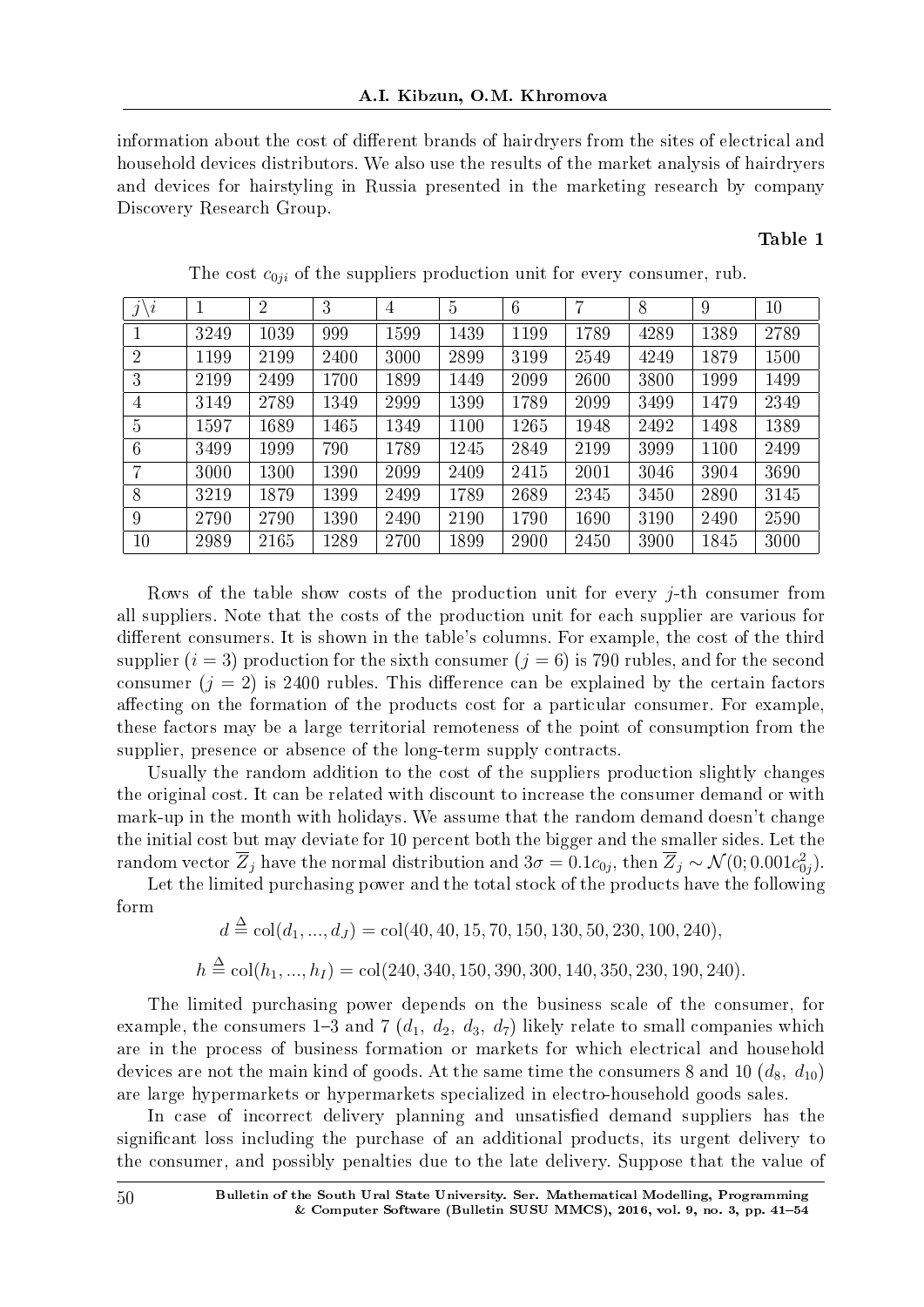the unsatisfied demand compensation cost is up to the double original cost of goods, i.e.,  $c_{1j} = 2c_{0j}$ .

Let a random demand  $X_j$ ,  $j = \overline{1, 10}$ , of the *j*-th consumer for the month have the uniform distribution with parameters  $a_j$  and  $b_j$ . Let the parameters of the demand distribution for different *j* consumers,  $j = \overline{1, 10}$ , be equal to

$$
a \stackrel{\Delta}{=} \text{col}(a_1, ..., a_J) = \text{col}(25, 10, 5, 50, 130, 150, 35, 200, 70, 230),
$$
  

$$
b \stackrel{\Delta}{=} \text{col}(b_1, ..., b_J) = \text{col}(45, 35, 20, 80, 160, 160, 45, 250, 90, 250);
$$

where the first values of the vectors  $a$  and  $b$  meets the first consumer's demand parameters. the second values of *a* and *b* meets the second consumer's demand parameters, etc. Note that demand characteristics varies near the value of the consumers purchasing power and they must correspond the consumers business scale, which determines the demand for the products of the suppliers.

If there are some damaged products during the delivery or products with hidden defects detected by consumer the supplier have to deliver the missing amount of products to the consumer. The share of possibly damaged hairdryers during delivery is considerably small, also there is a small proportion of hidden defects, so we assume the average percentage *Wij* of identified defective products is 10 percent for all supplied products, i.e.,  $\overline{W}_{ij} \sim \mathcal{E}(10)$ .

Let  $\alpha = 0.95$ , i.e., we will find the guarantee solution which won't exceed the acceptable level of suppliers loss with the probability 0,95.

Let us generate 700 points  $\overline{x}^r$ ,  $r = \overline{1,700}$ , to solve the problem (the technical limitation of the computer on which modelling was carried out don't allow to generate more points).

As a result we obtain the problem solution  $u_{ji}$ ,  $i = \overline{1, 10}$ ,  $j = \overline{1, 10}$ , which is a preliminary plan of products delivery to customers. This solution characterizes the production amount which every supplier must deliver to his customers such that in case of unsatised demand supplier incurs minimal compensation expenses.

The resulting solution is not integer, so it must be rounded to the nearest integer number. The solution of the problem is presented in Table 2. The total amount of the

### Table 2

| $\imath$<br>$\alpha$ |                | $\overline{2}$ | 3              | 4              | $\overline{5}$ | 6              | 7                | 8              | 9              | 10               |
|----------------------|----------------|----------------|----------------|----------------|----------------|----------------|------------------|----------------|----------------|------------------|
|                      | $\overline{0}$ | 35             | $\overline{0}$ | $\overline{0}$ | $\overline{0}$ | $\overline{0}$ | U                | $\overline{0}$ | $\theta$       | $\overline{0}$   |
| $\overline{2}$       | 22             | $\overline{0}$ | $\overline{0}$ | $\overline{0}$ | $\overline{0}$ | $\overline{0}$ |                  | $\overline{0}$ | $\theta$       | $\overline{0}$   |
| 3                    | $\overline{0}$ | 0              | $\overline{0}$ | $\overline{0}$ | $\theta$       | $\overline{0}$ | 0                | $\overline{0}$ | $\theta$       | 14               |
| 4                    | $\overline{0}$ | $\overline{0}$ | $\overline{0}$ | $\overline{0}$ | 17             | $\overline{0}$ | 0                | $\overline{0}$ | 49             | $\overline{0}$   |
| $\overline{5}$       | $\overline{0}$ | 0              | $\overline{0}$ | 17             | 74             | 59             | 0                | $\theta$       | $\overline{0}$ | $\overline{0}$   |
| $6\phantom{.}6$      | $\overline{0}$ | 0              | $\overline{0}$ | $\theta$       | $\overline{0}$ | $\overline{0}$ | 0                | $\overline{0}$ | 130            | $\overline{0}$   |
| $\overline{ }$       | $\overline{0}$ | 50             | $\overline{0}$ | $\overline{0}$ | $\overline{0}$ | $\overline{0}$ | $\Omega$         | $\overline{0}$ | $\theta$       | $\overline{0}$   |
| 8                    | $\overline{0}$ | 109            | $\overline{0}$ | $\overline{0}$ | 121            | $\overline{0}$ | $\left( \right)$ | $\overline{0}$ | 0              | $\left( \right)$ |
| 9                    | $\overline{0}$ | 0              | $\overline{0}$ | $\overline{0}$ | $\overline{0}$ | $\overline{0}$ | 100              | $\overline{0}$ | 0              | $\overline{0}$   |
| 10                   | $\theta$       | 0              | 150            | $\overline{0}$ | 89             | $\overline{0}$ | 0                | $\theta$       | $\overline{2}$ | $\theta$         |

Amount  $u_{ji}$  of products delivered in the first stage

Вестник ЮУрГУ. Серия «Математическое моделирование и программирование≫ (Вестник ЮУрГУ ММП). 2016. Т. 9, № 3. C. 41–54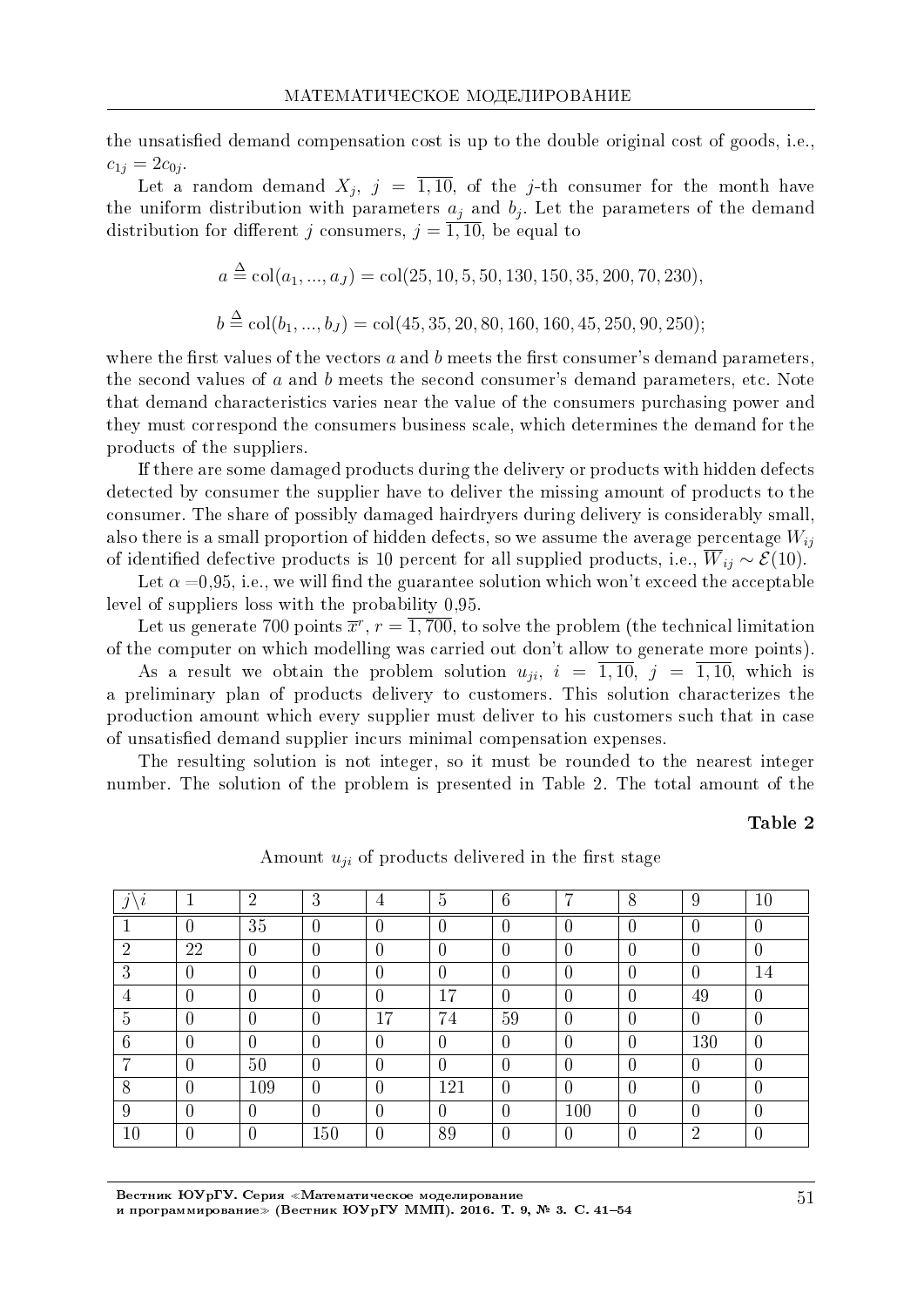hairdryers supplied on the first stage is 1036 pieces that corresponds to the average amount of the 10 stores in Moscow sales for a month (based on the analyses of the marketing research prepared by Discovery Research Group).

Note that the 8-th supplier's production is significantly more expensive for the customers than the production of other suppliers. Therefore the 8-th supplier will necessary compensate the unsatisfied demand and pay a penalty in double cost of goods in the case of defective delivery or hidden defect detection. This is explanation of the absence of any supply from the eighth supplier in Table 2.

Also Table 2 shows that the majority of consumers prefer to cooperate with the supplier the cost of whom products is cheaper for them than the products cost of other suppliers. Just the small companies  $(i = 1, 2, 3, 4, 7)$  are included in this category. At the same time consumers who are hypermarkets or specialized in electro-household goods sales stores  $(i = 5, 8, 10)$  must have several types of products in their collection, so they are guaranteed to purchase products from multiple suppliers.

Note that the production of the 2-nd and the 5-th suppliers have the highest demand. This is explained by the fact that the cost of the production unit is less than the average cost of production of all the suppliers for each individual consumer.

We use optimization software package Opti Toolbox for Matlab to solve problem  $(18)$ ,  $(24) - (26)$  based on the data entered before.

It should be noted that in this example an optimization strategy (the amount of hairdryers) is discrete, but because of the high value of production deliveries integer solution can be neglected. Therefore, in order to find a strategy we can use the method developed for the continuous problem.

## Conclusion

In the present paper we suggested a mathematical model of the transport system optimization, describing the interaction of suppliers and consumers, taking into account the random demand. As a model system we chose two-stage stochastic programming problem with quantile criterion and with bilinear loss function (linear separately for random factors and strategies of the first stage). The algorithm for obtaining a guarantee solution for the original stochastic problem is proposed. This solution is based on earlier results of the authors and the one takes into account the peculiarities of the problem. The algorithm is based on a probability measure discretization and the reduction of the original stochastic problem to a mixed integer linear programming problem. An illustrative example is proposed.

Acknowledgements. The work has been supported by Russian Science Foundation (project no. 16-11-00062).

## References

- 1. Monge G. Memoire sur la theorie des deblais et de remblais. Histoire de l'Academie Royale des Sciences de Paris, avec les Mémoires de Mathématique et de Physique pour la même annee. Paris, 1781.
- 2. Yudin D.B. Zadachi i metody stokhasticheskogo programmirovaniya. [Problems and Methods of Stochastic Programming]. Moscow, Sovetskoye radio, 1979. (in Russian)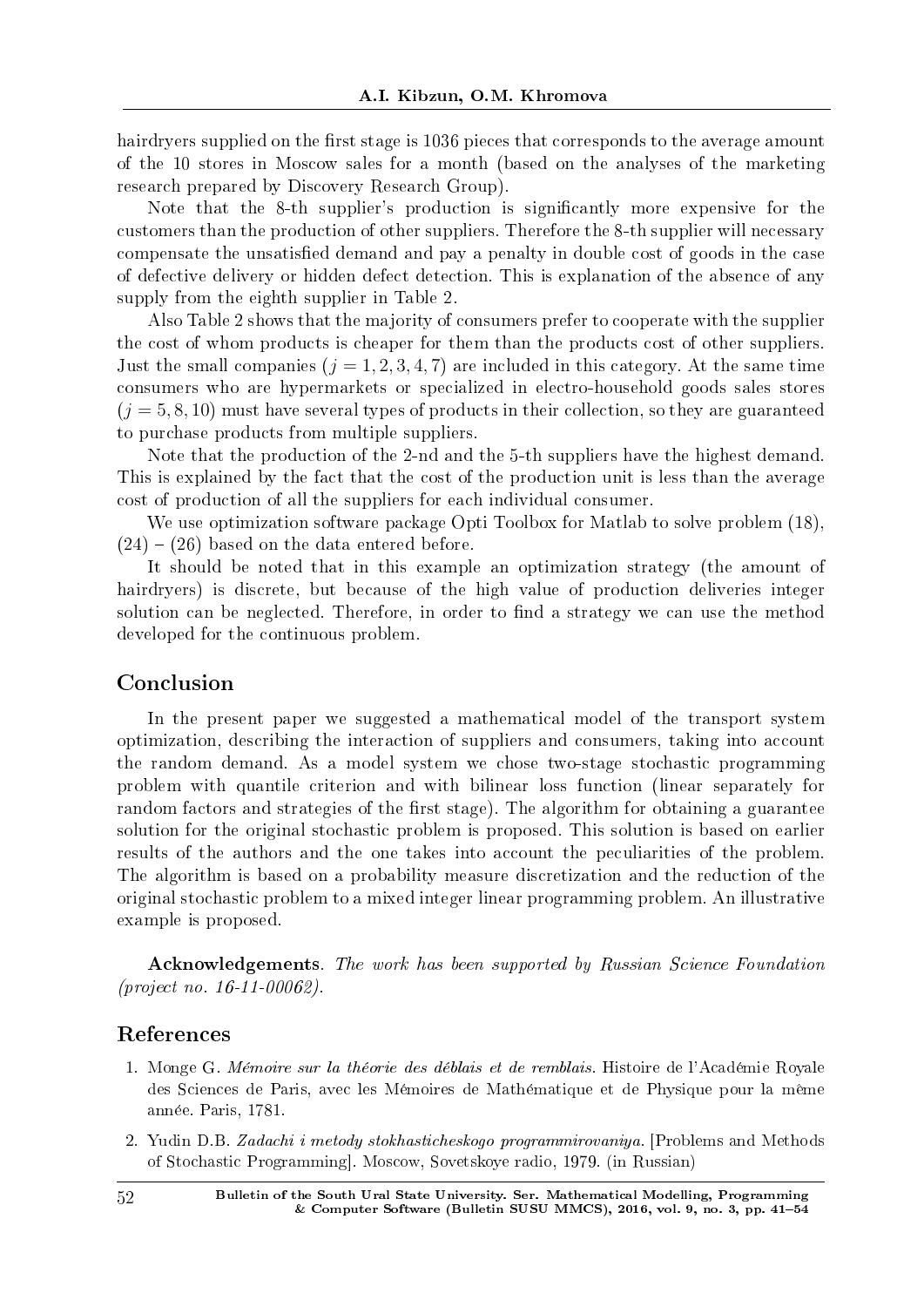- 3. Borodinova I.A., Saraev L.A. [Stochastic Transportation Problem]. Vestnik of Samara State University, 2010, no. 81, p. 16–23. (in Russian)
- 4. Kibzun A.I., Kan Yu.S. Zadachi stokhasticheskogo programmirovaniya s veroyatnostnymi kriteriyami. [Stochastic Programming Problems with Probabilistic Criteria]. Moscow, FIZMATLIT, 2009. (in Russian)
- 5. Bogdanov A.B., Naumov A.V. Solution to a Two-Step Logistics Problem in a Quintile Statement. Automation and Remote Control, 2006, vol. 67, issue 12, pp. 1893–1899. DOI: 10.1134/S0005117906120034
- 6. Kibzun A.I., Khromova O.M. On Reduction of the Multistage Problem of Stochastic Programming with Quantile Criterion to the Problem of Mixed Integer Linear Programming. Automation and Remote Control, 2014, vol. 75, issue 4, pp. 688–699. DOI: 10.1134/S0005117914040092
- 7. Kibzun A. Comparison of Two Algorithms for Solving a Two-Stage Bilinear Stochastic Programming Problem with Quantile Criterion. Applied Stochastic Models in Business and  $Industry, 2015, vol. 31, no. 6, pp. 862–874. DOI: 10.1002/asmb.2115$
- 8. Kibzun A.I., Naumov A.V., Norkin V.I. On Reducing a Quantile Optimization Problem with Discrete Distribution to a Mixed Integer Programming Problem. Automation and Remote Control, 2013, vol. 74, issue 6, pp. 951-967. DOI: 10.1134/S0005117913060064
- 9. Kibzun A.I., Naumov A.V., Norkin V.I. Reducing Two-Stage Probabilistic Optimization Problems with Discrete Distribution of Random Data to Mixed-Integer Programming Problems. Cybernetics and Systems Analysis, 2014, vol. 50, issue 5, pp. 679–692.
- 10. Bukan D., Kenigsberg E. Nauchnoye upravleniye zapasami. [Scientific Inventory Management]. Moscow, Nauka, 1967. (in Russian)
- 11. Brodetskiy G.L. Upravleniye zapasami. [Inventory Management]. Moscow, Eksmo, 2008. (in Russian)
- 12. Birge J., Louveaux F. Introduction on Stochastic Programming. N.Y., Springer, 1997.
- 13. Gol'shtein E.G. Teoriya dvoystvennosti v matematicheskom programmirovanii i eyo prilozheniya. [Duality Theory in Mathematical Programming and Its Applications]. Moscow, Nauka, 1971. (in Russian)

Received April 1, 2016

### VДК 519.688+519.85+519.852.33 DOI: 10.14529/mmp160304

# МАТЕМАТИЧЕСКОЕ МОДЕЛИРОВАНИЕ ТРАНСПОРТНОЙ СИСТЕМЫ С МИНИМИЗАЦИЕЙ ЗАТРАТ НА ЕЕ ФУНКЦИОНИРОВАНИЕ

#### $A.H.$  Кибзун, О.М. Хромова

Предлагается оптимизационная математическая модель транспортной системы, в которой осуществляется поставка продукции от нескольких поставщиков в различные пункты потребления с учетом случайного спроса. Модель системы представляет собой двухэтапную задачу стохастического программирования, на первом этапе которой происходит формирование первичного плана поставщиков. На втором этапе производится распределение товаров между пунктами потребления при минимизации расходов по компенсации недостатка товара, возникающего за счет случайного спроса. В модели учитываются случайные потери, возникающие при перевозке продукции и выявлении дефекта продукции. Суммарные затраты на функционирование рассматриваемой транспортной системы минимизируются. В статье прелложен алгоритм решения